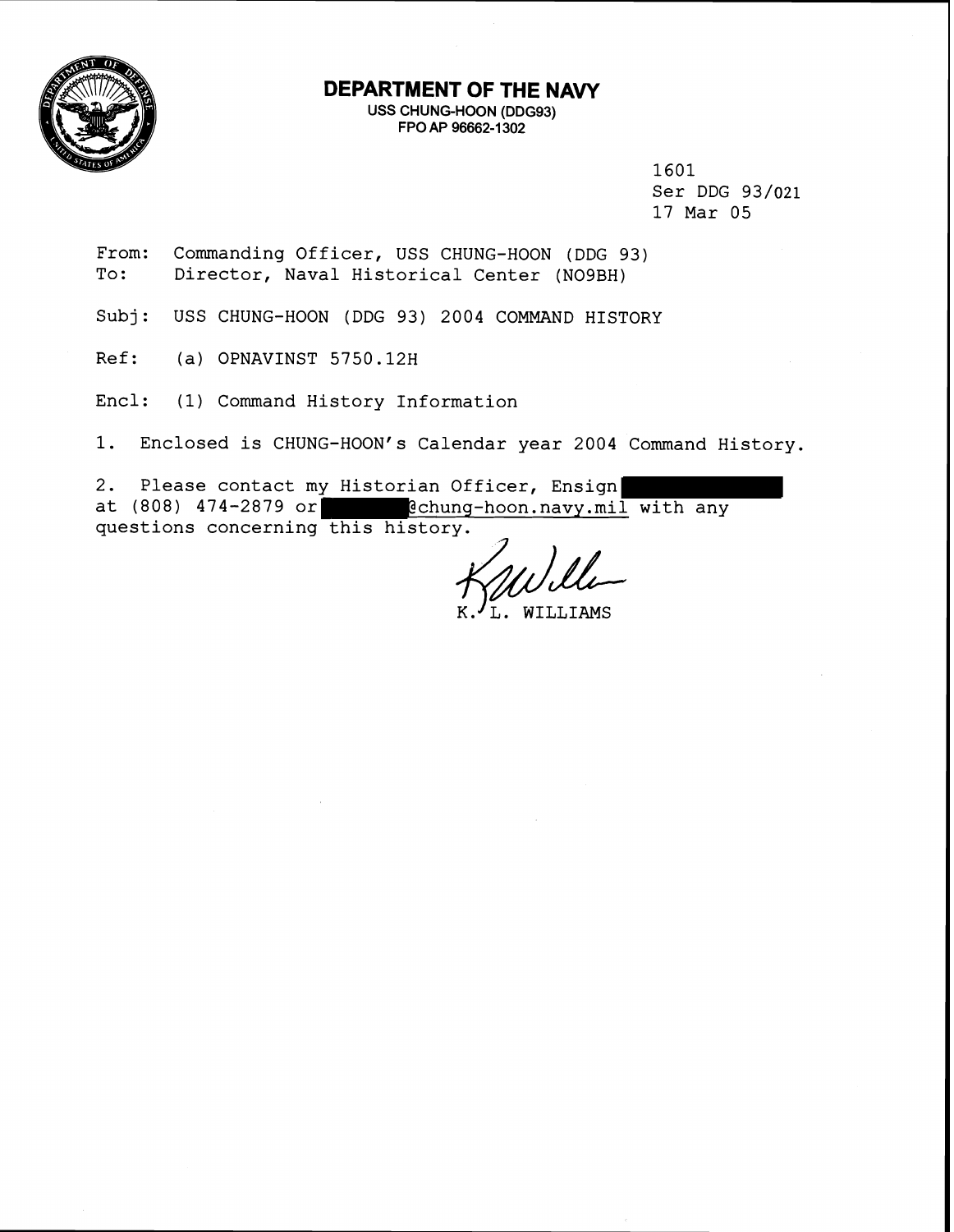

**Rear Admiral Gordon P. Chung-Hoon 1910-1979** 

Rear Admiral Gordon P. Chung-Hoon was born on July 25, 1910, in Honolulu, Hawaii. The second youngest of five Chung-Hoon children, he attended the U.S. Naval Academy and graduated in May 1934. While at the Naval Academy, he was a valued member of the Navy Football team.

Rear Admiral Chung-Hoon is a recipient of the Navy Cross and Silver Star for conspicuous gallantry and extraordinary heroism as commanding officer of USS Sigsbee (DD 502) from May 1944 to October 1945. In the spring of 1945, Sigsbee assisted in the destruction of 20 enemy planes while screening a carrier strike force off the Japanese island of Kyushu. On April 14, 1945, while on radar picket station off Okinawa, a kamikaze crashed into Sigsbee, reducing her starboard engine to five knots and knocking out the ship's port engine and steering control. Despite the damage, Admiral Chung-Hoon, then a Commander, valiantly kept his anti-aircraft batteries delivering "prolonged and effective fire" against the continuing enemy air attack while simultaneously directing the damage control efforts that allowed Sigsbee to make port under her own power.

After retiring from the Navy in 1959, Rear Admiral Chung-Hoon was appointed by William Quinn, Hawaii's first elected governor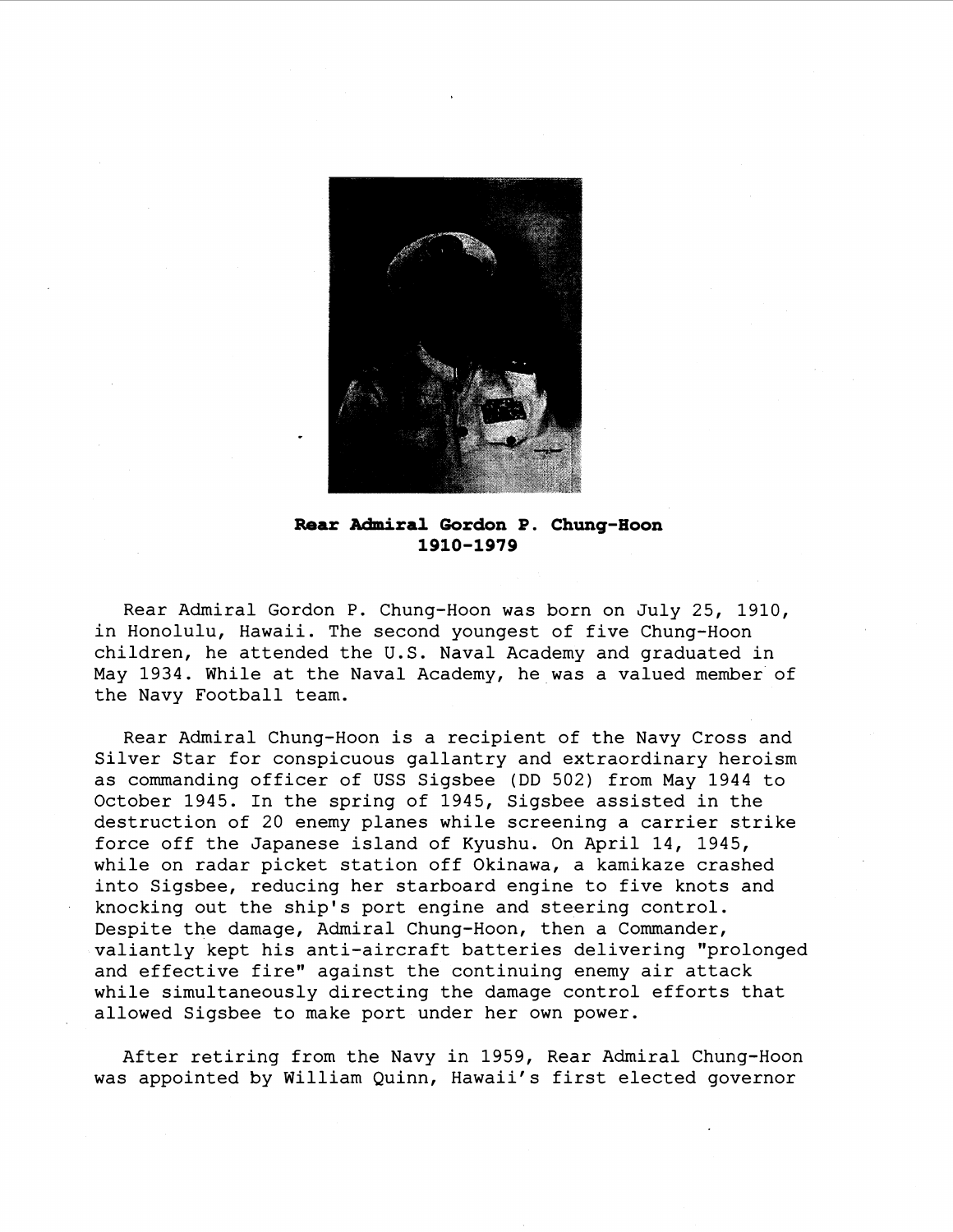**since statehood, to serve as director of the state Department of Agriculture. Rear Admiral Chung-Hoon died in July 1979.** 



**USS SIGSBEZ (DD 502)**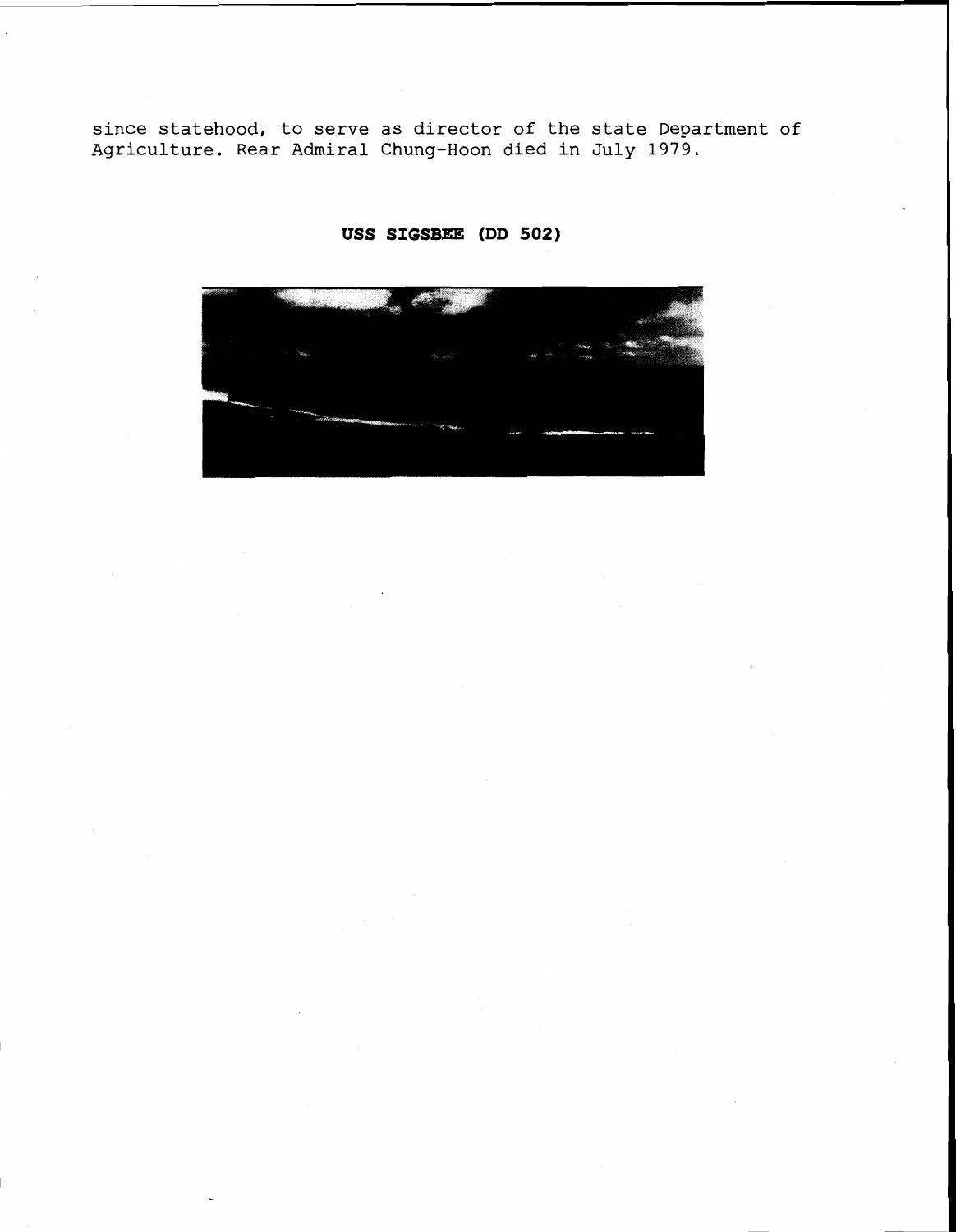**SHIP'S CREST SHIELD:** Per chevront emi-trident bendwise issuing hief Gules a cross patee cony s first charged with me like **CREST:** ath Argen palm wrea an anchor superim overall a Hawair  $6r$  helmet  $F$ Gules and рe 11 Azure edge MOTTO and inscri hua e ea Warriors") na Koa Hawaiian for **SUPPO** United States and  $a\!\!\notin\!\!u$ tlass ewise va VOE point per. The Č rms as bla upon a whi dark blue collar ed on th⊯ outside bfor  $encl$ rope **SS CHUNG** YOON" at ing the Scriptj "DDG ase all  $\mathbf{m}$  gold. **SHIELD:** lue ar hally the Navy an zeal, q ce. ad from the represen ne surface ea tett, **AEGIS** platform. shielt ades to configurati The ship's namesake  $\sigma_{\mathbf{y}}$  Rear Cross and Admiral Gord on, recipient craordinary Silver Star,  $5.502.$  He heroism as Commano ivering effective valiantly kept his Kamikaze. fire in the face of cat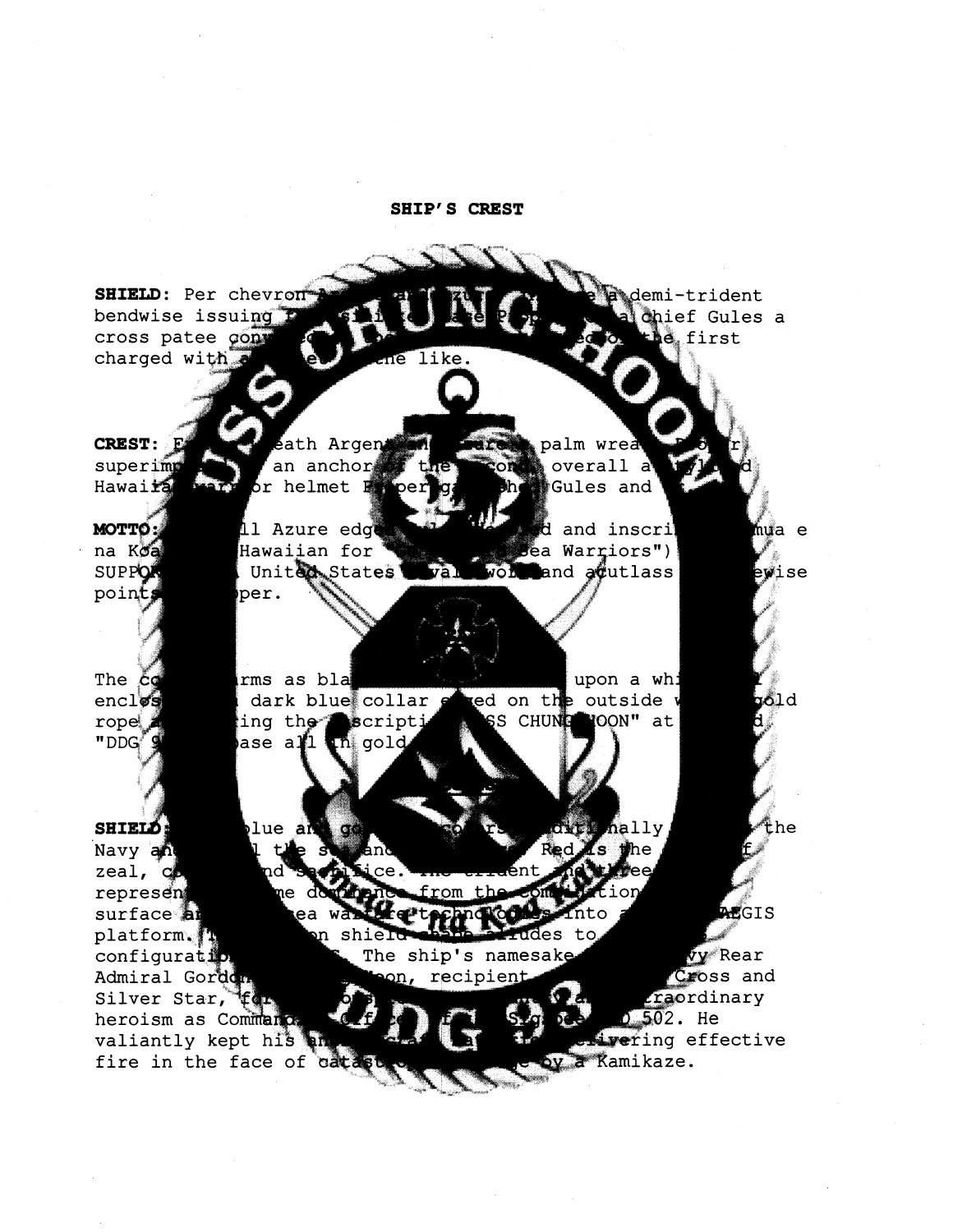CREST: The Hawaiian warrior helmet refers to Hawaii, Rear Admiral Chung-Hoon's birthplace, and emphasizes the fighting spirit. The anchor commemorates his distinguished Navy career. The palm wreath symbolizes victory and the triumph of the human spirit

SUPPORTERS: The crossed officer sword and enlisted cutlass represent the leadership, professional excellence, and teamwork in the face of great challenges that beget honor and virtue.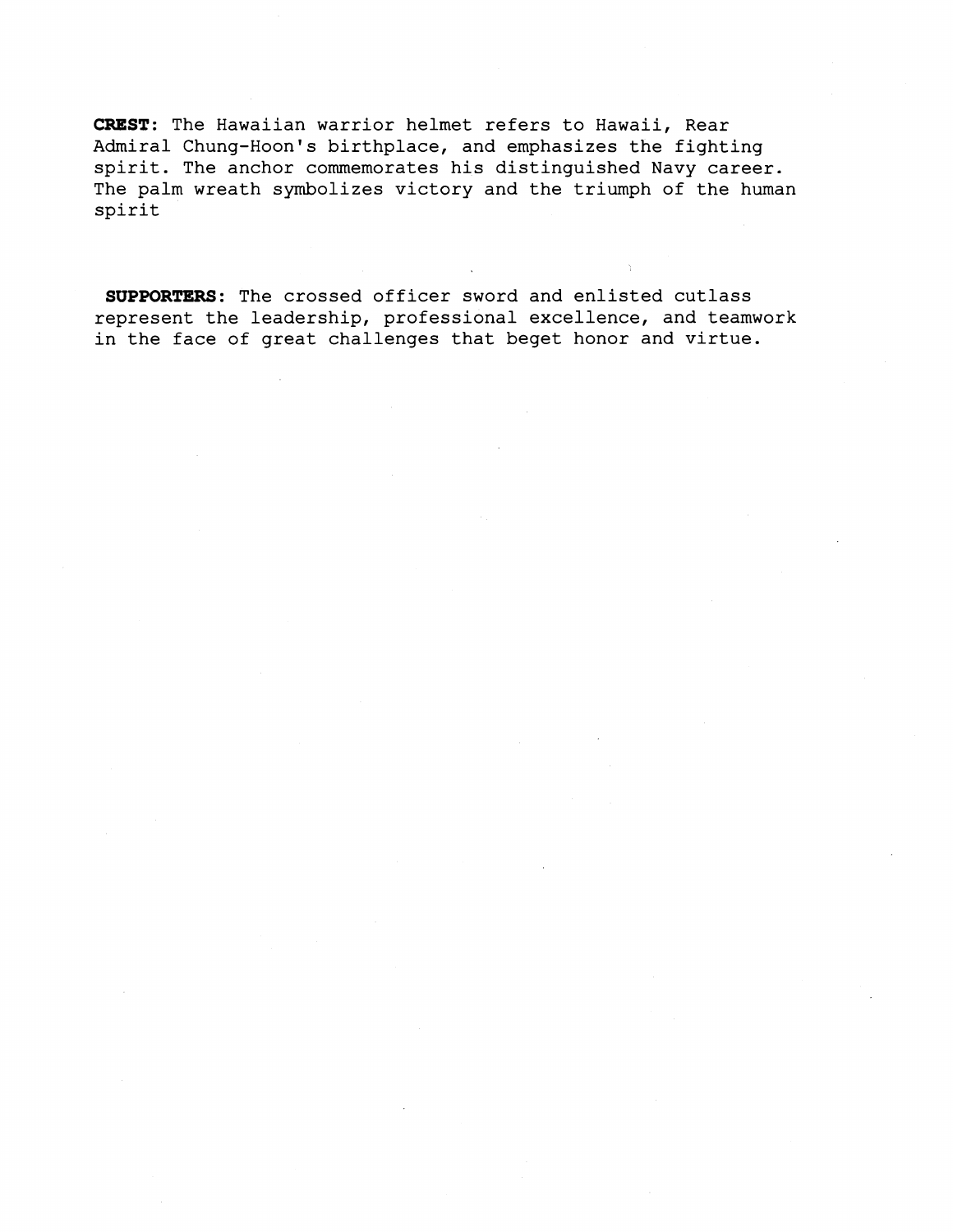# **CHRONOLOGICAL REPORT OF USS CHUNG-HOON (DDG 93) CY 2004**



## I.

#### **OVERVIEW CHRONOLOGY**

The USS CHUNG-HOON was brought to life on January 14, 2002 when her keel was laid by the builders at Bath Iron Works at Ingalls Shipbuilding in Pascagoula, Mississippi. She was launched December 15, 2002 as the drydock was ballasted down, and CHUNG-HOON floated free. The christening ceremony was culminated on January 11, 2003 as the ship's sponsor, Michelle Punana Chung-Hoon, of Waianae, Hawaii, Gordon Chung-Hoon's niece, broke the commemorative bottle of champagne across the bow of the ship, assisted by her friend and cousin, Matron of Honor Nancy King Holt, of Kailua, Hawaii, and Chung-Hoon's daughter, Maid of Honor Asti Punana Sorge', of Waianae, Hawaii.

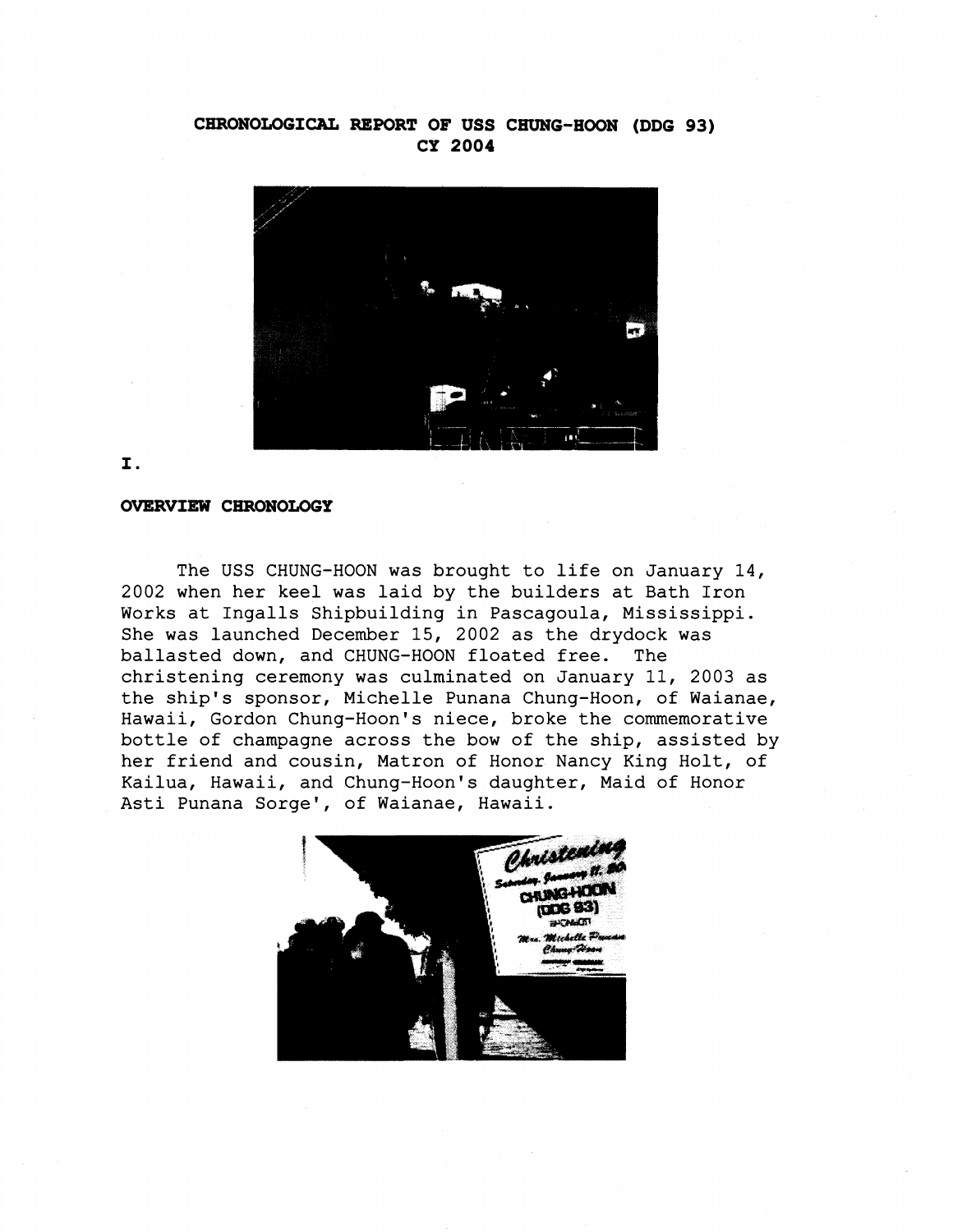After move aboard, the 9,200 ton (all steel construction) sailed proudly to her homeport Pearl Harbor, Hawaii. The 509.5 feet carries with her: four General Electric LM 2500- 30 gas turbines; two shafts, and 100,000 total shaft horsepower, and a crew of over 350 confident men and women to perform its mission. USS CHUNG-HOON was commissioned on 18 May 2004 in Pearl Harbor, Hawaii. Assuming the first watch was LTJG  $\qquad$ , IC1 , and GM3

## **11. DETAILED CHRONOLOGY**

### **DATES** ACTIVITY

| $01 - 31$ JAN $03$ : | <b>HOLIDAY LEAVE</b>                            |
|----------------------|-------------------------------------------------|
|                      | 01 JAN - 7 MAR PHASE IV MANNING (PRECOM)        |
| 05 JUN               | Aviation Facilities Certification (AVCERT)      |
| $05 - 18$ JAN        | Combined A and B Rehearsal                      |
| 19-30 JAN            | <b>BUILD 16 INSTALLED</b>                       |
| 24 JAN- 03 FEB       | Dry Dock                                        |
| 01-03 FEB            | C-Trials/Inspection Survey (INSURV)             |
| 02-12 FEB            | LBES GTG Training (Pascagoula)                  |
| 09-13 FEB            | EOSS Cold Checks                                |
| $02-17$ FEB          | COAB Rehearsal                                  |
| $24-26$ FEB          | COAB Builder's Trails                           |
| $08-12$ MAR $04:$    | CSSQT PLANNING                                  |
| 15-31 MAR            | ET-IT (ST INIGOES)                              |
| 22 MAR               | Ship Custody Transfer                           |
|                      | 22 MAR - 20 MAY Post Delivery Availability      |
| 28-30 APR            | Crew Certification Phase I                      |
| 21 MAY               | MOVEABOARD                                      |
|                      | 25 MAY - 07 JUN OPERATIONS COUNTERPART TRAINING |
| 01-02 JUN            | Aviation Readiness Qualification                |
| 08-10 JUN            | ENGINEERING LTT                                 |
| 15-18 JUN            | LOA PREPS                                       |
| 15 JUN               | Aviation Facilities Certification (AVCERT)      |
| 22-23 JUN:           | LIGHT OFF ASSESSMENT                            |
| 25 JUN               | Safety Survey                                   |
| $01-09$ JUL          | <b>SISCAL</b>                                   |
| $05-07$ JUL          | CAR MOVE                                        |
| 07-09 JUL            | Crew Certification Phase II                     |
| 09 JUL               | Fast Cruise                                     |
| 10 JULY              | SAIL AWAY                                       |
| 10-14 JUL            | Gulf of Mexico Independent Steaming             |
| 12 JUL               | MINEFIELD RUN, Panama City                      |
| 13 JUL               | Photo OPS with DDG95 JAMES E. WILLIAMS          |
| 14 JUL               | Refuel in Pascagoula, MS                        |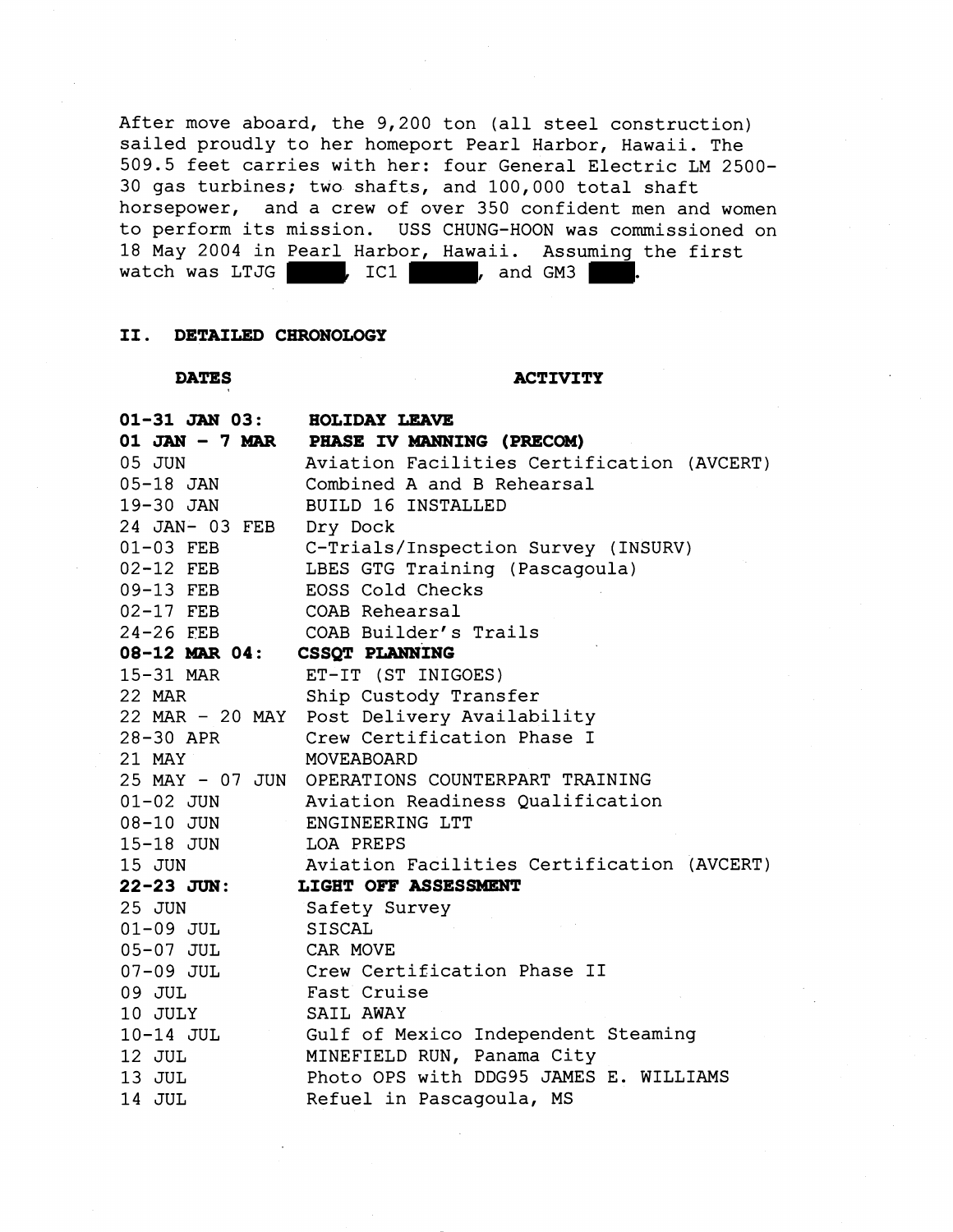| 16 JUL                 | Commence Sail-around Cruise, Underway from                |
|------------------------|-----------------------------------------------------------|
|                        | Pascagoula, MS                                            |
| 19-20 JUL              | Port visit in COZUMEL, Mexico                             |
| 25 JUL:                | TRANSIT PANAMA CANAL                                      |
| 04-07 AUG              | Port visit PUERTA VILLARTA, Mexico                        |
| 11 AUG                 | CHUNG-HOON's first UNREP, this was conducted              |
|                        | with the very professional USNS RAPPAHANNAOCK             |
| 12-13 AUG              | Weapons Onload, Seal Beach, California                    |
| 14-22 AUG              | In Port San Diego for inport Combat Systems               |
|                        | Ship Qualifications Trails (CSSQT) events                 |
| 22 AUG - 04 SEP        | ACOUSTIC TRIALS                                           |
| 23-26 AUG              | Underway SOCAL OPAREA                                     |
| 27-30 AUG              | In Port San Diego                                         |
| 03 SEP                 | UNREP with USNS RAPPAHANNOCK                              |
| 03 SEP                 | Commence Transit to Pearl Harbor from SOCAL               |
| 09 SEP                 | UNREP with USNS WS DIEHL                                  |
| <b>10 SEP</b>          | Arrive in Homeport Pearl Harbor                           |
| 18 SEP                 | COMMISSIONING, FORD ISLAND F-12                           |
| 20 SEP                 | Underway, Dependence Day Cruise                           |
| 21 SEP - 24 OCT        | COMBAT SYSTEMS SHIP QUALIFICATION TRAILS (I/P Period)     |
| 21-27 SEP              | PUBLIC AFFAIRS DUTY SHIP                                  |
| 24 SEP                 | OFFLOAD, Naval Magazine Pearl Harbor                      |
| 12-23 OCT              | MIDPAC Public Affairs Duty Ship                           |
| 14-19 OCT              | Host to visiting FRENCH SHIP                              |
| 19 OCT                 | PASSEX WITH FRENCH NAVAL SHIP PRAIRIAL (F-                |
|                        | 731)                                                      |
| 25 OCT - 21 NOV        | CSSQT Underway Testing Period                             |
| 25-29 OCT              | USW Ship Qualification Trails (Pacific                    |
|                        | Missile Range Facility)                                   |
| $01-05$ NOV            | SUW Ship Qualification Trails (Pacific                    |
|                        | Missile Range Facility)                                   |
| 03 NOV                 | UNREP with USNS WS DIEHL                                  |
| 04 NOV                 | ABRAHAM LINCOLN Strike Group Opposition<br>Forces Support |
|                        | Provide Support for Operational Evaluation of             |
| 05 NOV                 | Aegis Weapon System 6.3 with USS CHAFEE                   |
|                        | In Port Pearl Harbor                                      |
| 06-07 NOV<br>08-12 NOV | Manned Raids Events (MISSILEX Rehearsals)                 |
| 13-16 NOV              | In Port Pearl Harbor                                      |
| 17-21 NOV              | Missile Exercise (Pacific Missile Range                   |
|                        | Facility)                                                 |
| 19 NOV                 | UNREP with USNS RAINEER                                   |
| 22-29 NOV              | In Port Pearl Harbor                                      |
| 29 NOV                 | Weapons Offload, Naval Magazine Pearl Harbor              |
| 29 NOV - 06 DEC        | Upkeep                                                    |
| 30 NOV- 02 DEC         | DEPERMING                                                 |
| 05 DEC                 | CHILDREN'S CHRISTMAS PARTY                                |
|                        |                                                           |

 $\label{eq:2.1} \frac{1}{\sqrt{2}}\int_{\mathbb{R}^3}\frac{1}{\sqrt{2}}\left(\frac{1}{\sqrt{2}}\right)^2\frac{1}{\sqrt{2}}\left(\frac{1}{\sqrt{2}}\right)^2\frac{1}{\sqrt{2}}\left(\frac{1}{\sqrt{2}}\right)^2\frac{1}{\sqrt{2}}\left(\frac{1}{\sqrt{2}}\right)^2.$ 

 $\sim$ 

 $\ddot{\phantom{0}}$ 

 $\label{eq:2.1} \frac{1}{\sqrt{2\pi}}\int_{0}^{\infty}\frac{d\mu}{\sqrt{2\pi}}\frac{d\mu}{\sqrt{2\pi}}\frac{d\mu}{\sqrt{2\pi}}\frac{d\mu}{\sqrt{2\pi}}\frac{d\mu}{\sqrt{2\pi}}\frac{d\mu}{\sqrt{2\pi}}\frac{d\mu}{\sqrt{2\pi}}\frac{d\mu}{\sqrt{2\pi}}\frac{d\mu}{\sqrt{2\pi}}\frac{d\mu}{\sqrt{2\pi}}\frac{d\mu}{\sqrt{2\pi}}\frac{d\mu}{\sqrt{2\pi}}\frac{d\mu}{\sqrt{2\pi}}\frac{d\mu}{\$